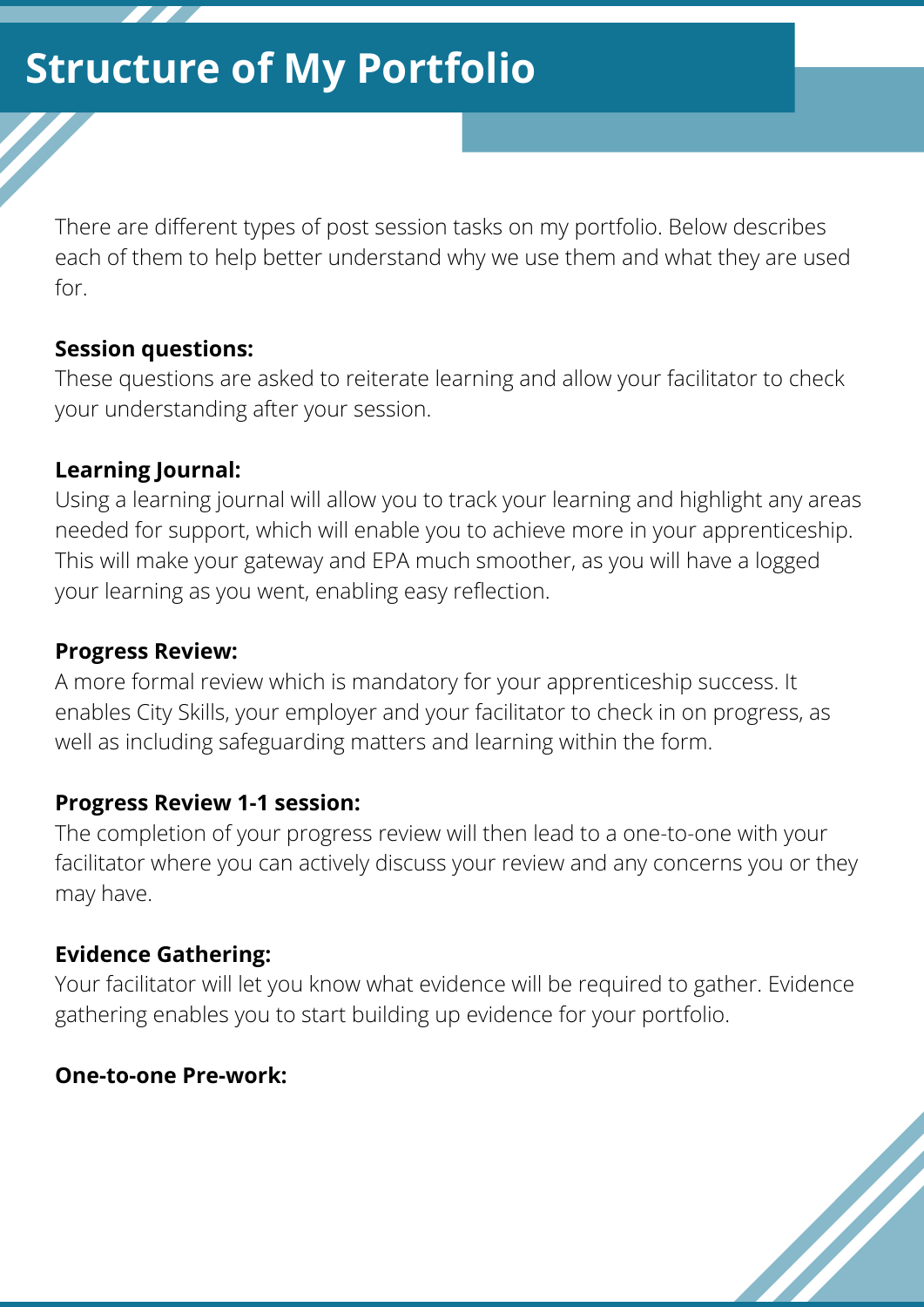Below shows the order of your facilitator sessions and what should be completed on My Portfolio after each session.

### **LM1 - 14th September 2021**

#### **LM1 session 1**

- Session 1 Questions
- Learning Journal Reflection 1

#### **LM1 session 2**

- Session 2 Questions
- Learning Journal Reflection 2

#### **LM1 session 3**

- Session 3 Ouestions
- Learning Journal Reflection 3

#### **LM1 session 4**

- Session 4 Questions
- One-to-one Pre-Work (session 4)
- Learning Journal Reflection 4
- Progress Review 1 (PR1)
- PR1 leads to a 1-1 Review Session

### **LM2 - 25th January 2022 I10 - 3rd May 2022**

#### **LM2 session 5**

- Session 5 Questions
- Evidence Gathering (session 5)
- Learning Journal Reflection 5

#### **LM2 session 6**

- Session 6 Questions
- Evidence Gathering (session 6)
- Learning Journal Reflection 6

#### **LM2 session 7**

- Session 7 Questions
- Evidence Gathering (session 7)
- Learning Journal Reflection 7

#### **LM2 session 8**

- Session 8 Questions
- One-to-one Pre-Work (session 8)
- Learning Journal Reflection 8
- Progress Review 2
- 1-1 Review Session

#### **I10 Session 9**

- Session 9 Questions
- Evidence Gathering (session 9)
- Learning Journal Reflection 9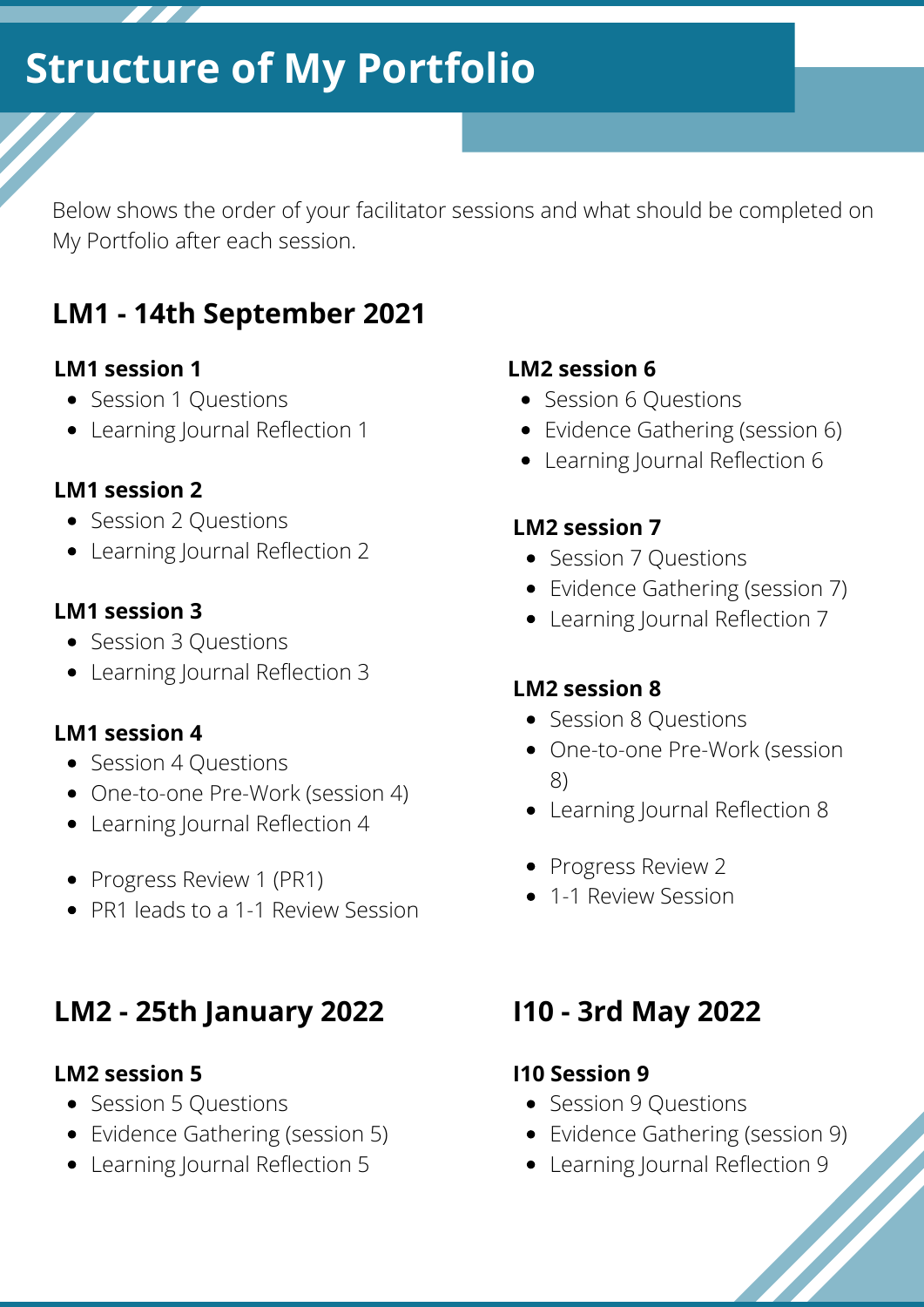#### **I10 Session 10**

- Session 10 Questions
- Evidence Gathering (session 10)
- Learning Journal Reflection 10

#### **I10 Session 11**

- Session 11 Questions
- Evidence Gathering (session 11)
- Learning Journal Reflection 11

#### **I10 Session 12**

- Session 12 Questions
- One-to-one Pre-Work (session 12)
- Learning Journal Reflection 12
- Progress Review 3
- 1-1 Review session

### **EPA Preparation- July**

#### **EPA Preparation Session 13**

• Progress review 4

You also have documents to upload onto my portfolio during your apprenticeship, see the next page for details.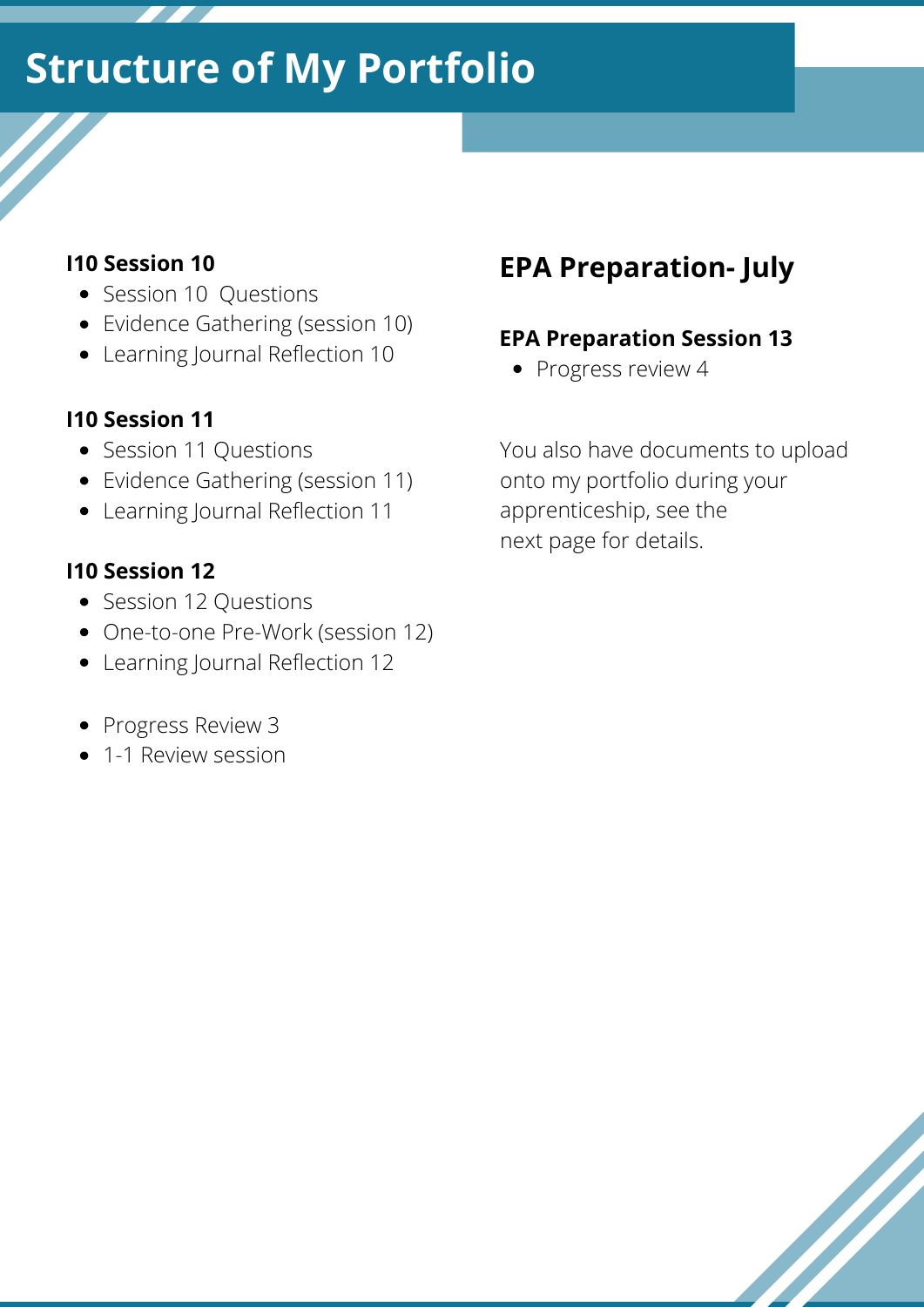Below shows the KSBs of your apprenticeship and how they are met.

The 'Professional Discussion underpinned by Portfolio' is the evidence you will need to upload on my portfolio.

| <b>Assessment Method</b>                            | Key |
|-----------------------------------------------------|-----|
| Professional Discussion<br>underpinned by Portfolio |     |
| Case Study Test                                     |     |
| Examination                                         |     |

| <b>Knowledge</b>                                                                                                                                                   | <b>Method</b> |
|--------------------------------------------------------------------------------------------------------------------------------------------------------------------|---------------|
| K1 How own role supports the insurance organisations<br>strategic vision, commercial aims and objectives.                                                          | p             |
| <b>K2</b> The range of potential insurance data and other<br>information sources and how to use this to make<br>informed judgements.                               | E             |
| <b>K3</b> Take appropriate action on insurance issues within the<br>limits of own authority and the relevant escalation<br>procedures.                             | E             |
| <b>K4</b> Engage with all relevant stakeholders - internal and/or<br>external, to ensure successful insurance conclusions<br>within the limits of their authority. | E             |
| <b>K5</b> The principles of data integrity, including its importance<br>and application.                                                                           | P             |
| <b>K6</b> Techniques for working compliantly, including the<br>insurance policies and procedures to be followed.                                                   | Е             |
| <b>K7</b> Techniques for verifying and recording customer<br>information securely using an IT system.                                                              | P             |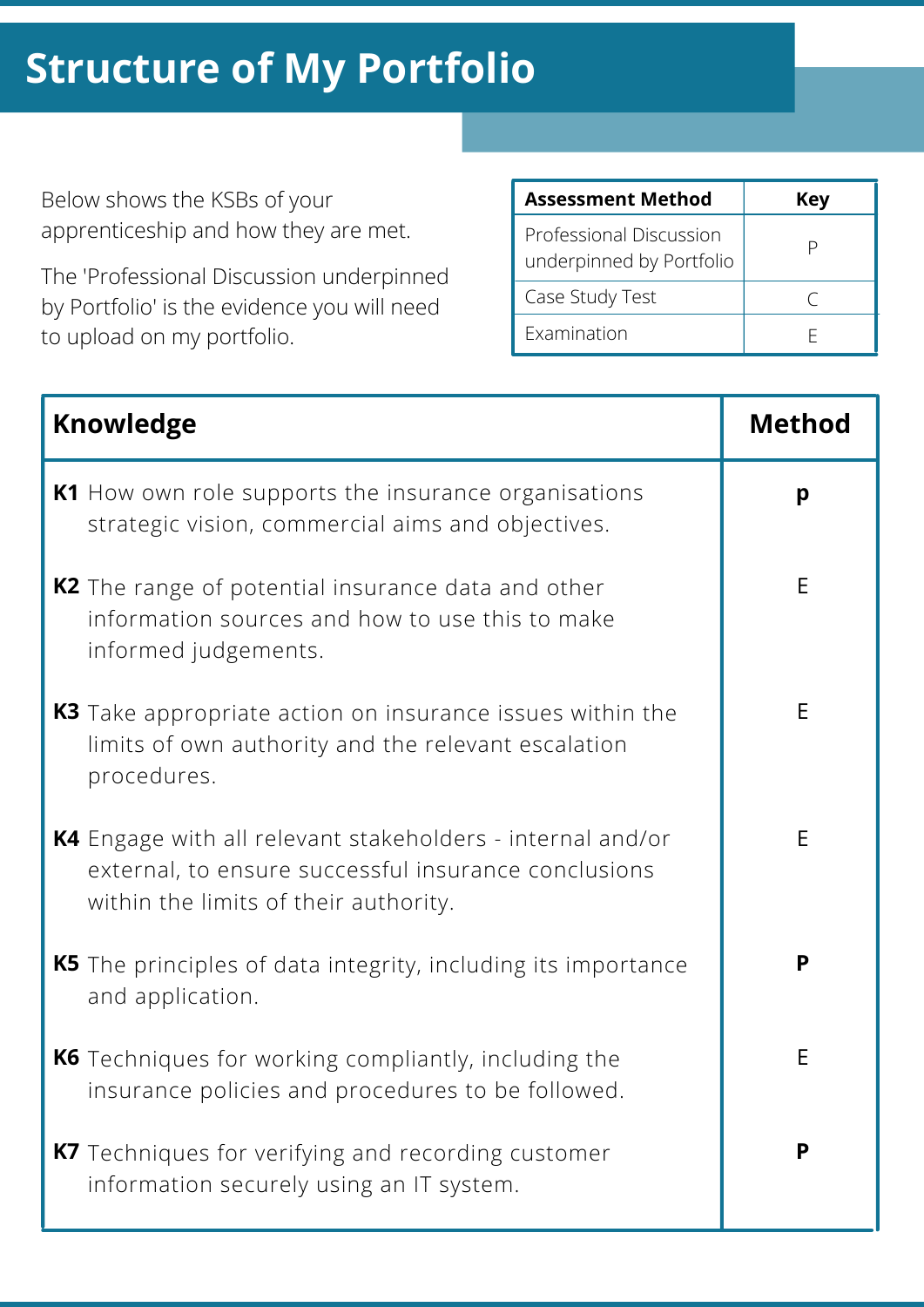| <b>Knowledge</b>                                                                                                                                                          | <b>Method</b>  |
|---------------------------------------------------------------------------------------------------------------------------------------------------------------------------|----------------|
| K8 Verify and record customer identity, in accordance with<br>data protection (GDPR), Financial Conduct Authority<br>(FCA) regulation Anti-Money Laundering/Combating the | E              |
| Financing of Terrorism (AML/CFT) and Know your<br>Customer and organisational procedures.                                                                                 | $\mathsf{C}$   |
| K9 Fraud indicators specific to the claims handled including<br>the potential consequences of not managing risk.                                                          | $\mathsf{C}$   |
| K10 The claims handling process.                                                                                                                                          | $\overline{C}$ |
| <b>K11</b> Risk indicators specific to the underwriting processes                                                                                                         | $\overline{C}$ |
| <b>K12</b> The underwriting limits operating within the area of<br>responsibility.                                                                                        | $\mathsf{C}$   |
| K13 Insurance products and services are available in the<br>relevant market sector and appropriate for the client.                                                        | $\mathsf{C}$   |
| <b>K14</b> The organisational structures and control systems that<br>are designed to ensure efficiency and accountability.                                                |                |

| <b>Skills</b>                                                                                                                                                   | <b>Method</b> |
|-----------------------------------------------------------------------------------------------------------------------------------------------------------------|---------------|
| <b>S1</b> Achieve desired business outcomes within own area of<br>insurance responsibility, in line with the organisation's<br>commercial aims and objectives.  | D             |
| <b>S2</b> Identify information from a range of sources to determine<br>an appropriate course of action including a<br>recommendation, a decision or a referral. |               |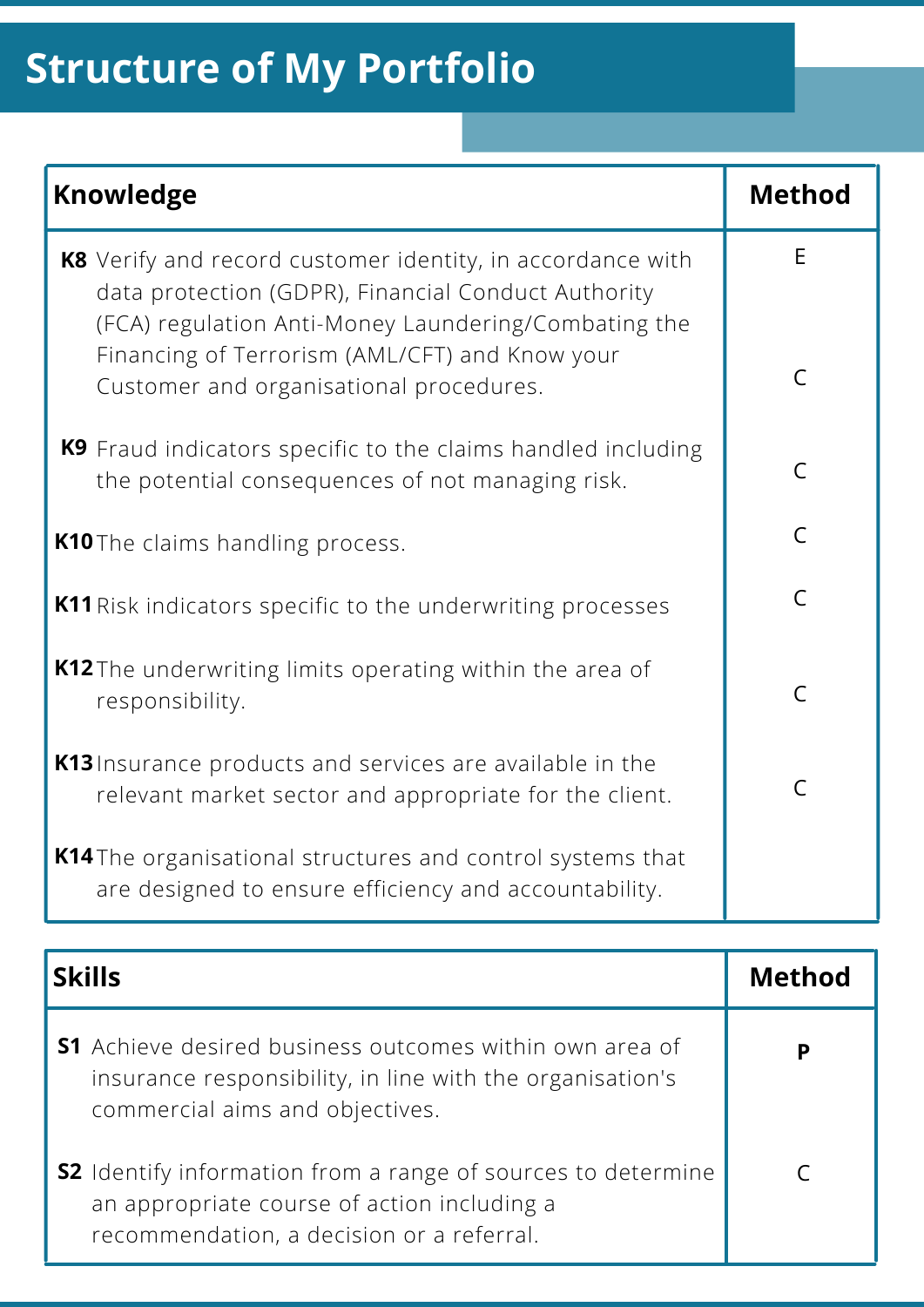| <b>Skills</b>                                                                                                                                                     | <b>Method</b> |
|-------------------------------------------------------------------------------------------------------------------------------------------------------------------|---------------|
| <b>S3</b> Analyse data to make evidence-based decisions.                                                                                                          | C             |
| <b>S4</b> Apply organisational quality assurance policies and<br>procedures in their role and within the limits of their own<br>authority.                        | P             |
| <b>S5</b> Apply the appropriate method of communication for the<br>audience and circumstances.                                                                    | P             |
| <b>S6</b> Records verify, maintains and where appropriate, shares<br>information.                                                                                 | P             |
| <b>S7</b> Compliant with relevant governance, policies and<br>procedures.                                                                                         | $\mathsf C$   |
| <b>S8</b> Identify work with stakeholders and creates and maintains<br>a network of stakeholders needed to undertake casework<br>effectively and to a conclusion. | P             |
| 59 Balances competing for priorities in order to meet<br>deadlines.                                                                                               | Ρ             |
| <b>S10</b> Identify potential claims fraud and determine the correct<br>action to prevent loss.                                                                   | C             |
| <b>S11</b> Builds and maintains positive relationships.                                                                                                           | P             |
| <b>S12</b> Manage insurance claims and/or payments within the<br>limits of responsibility in line with policies and<br>procedures.                                | C             |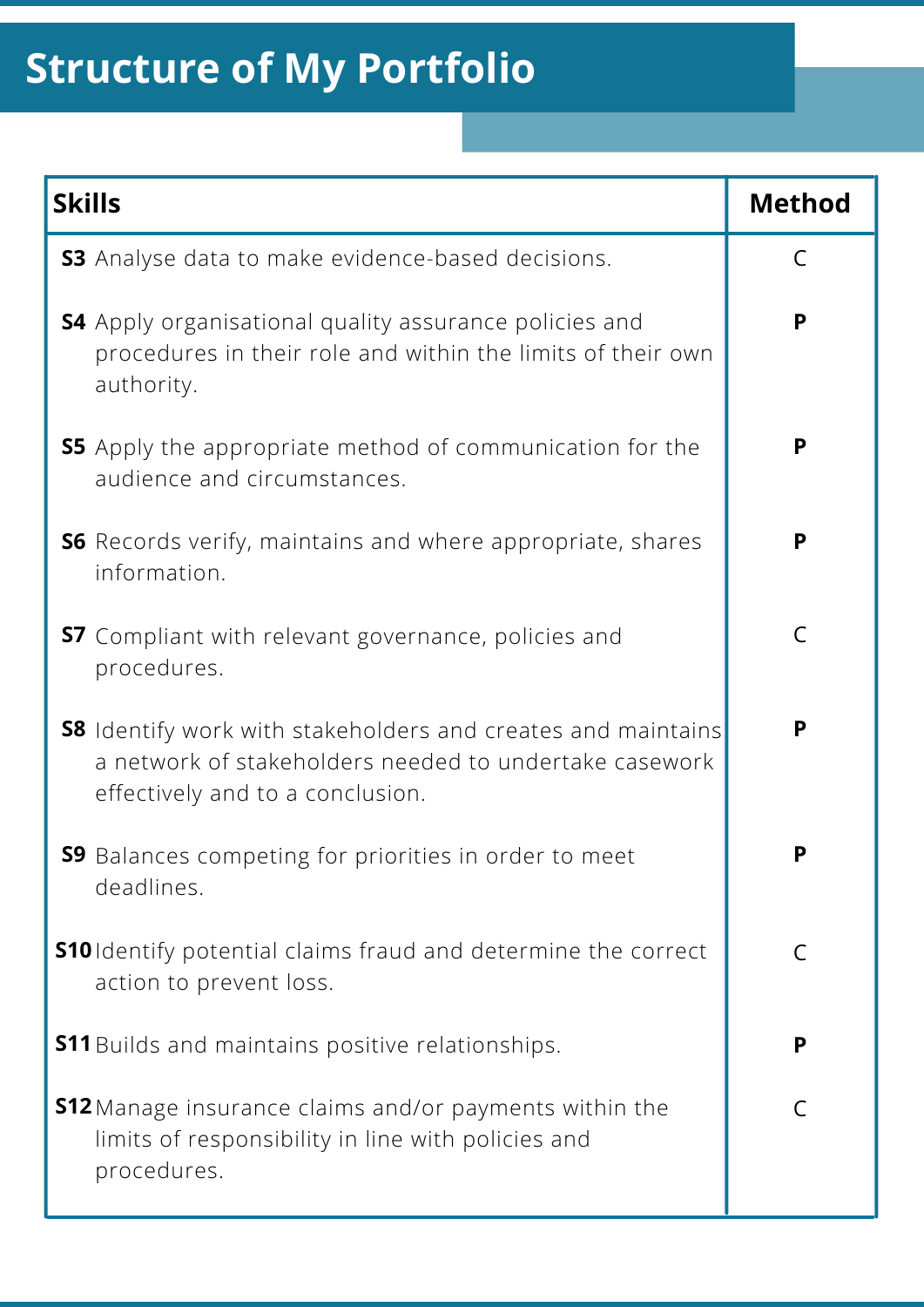| <b>Skills</b>                                                                                                                                                          | <b>Method</b> |
|------------------------------------------------------------------------------------------------------------------------------------------------------------------------|---------------|
| <b>S13</b> Identify and manage insurance risks within the limits of<br>responsibility in line with policies and procedures.                                            | $\subset$     |
| <b>S14</b> Gather and interpret relevant information to provide a<br>return on insurance decisions.                                                                    | C             |
| <b>S15</b> Match clients' needs with available insurance products<br>and services.                                                                                     | $\mathcal{C}$ |
| <b>S16</b> Recommend insurance and premiums decisions within<br>the limits of responsibility and in line with organisational<br>policies and procedures.               | $\subset$     |
| <b>S17</b> Optimises the potential return on insurance decisions<br>within the scope of own role by identifying and<br>positioning the client's case with the insurer. | $\subset$     |
| <b>S18</b> Work as part of a team to help achieve results.                                                                                                             | P             |

| <b>Behaviours</b>                                                                                                                 | <b>Method</b> |
|-----------------------------------------------------------------------------------------------------------------------------------|---------------|
| <b>B1</b> Adopts a positive approach to seeing challenging<br>insurance-related situations through to completion.                 | P             |
| <b>B2</b> Actively listens and asks constructive questions in<br>order to build relationships effective to insurance<br>outcomes. | P             |
| <b>B3</b> Looks to keep up to date with relevant Insurance<br>matters by taking ownership of their own learning<br>plan.          | P             |